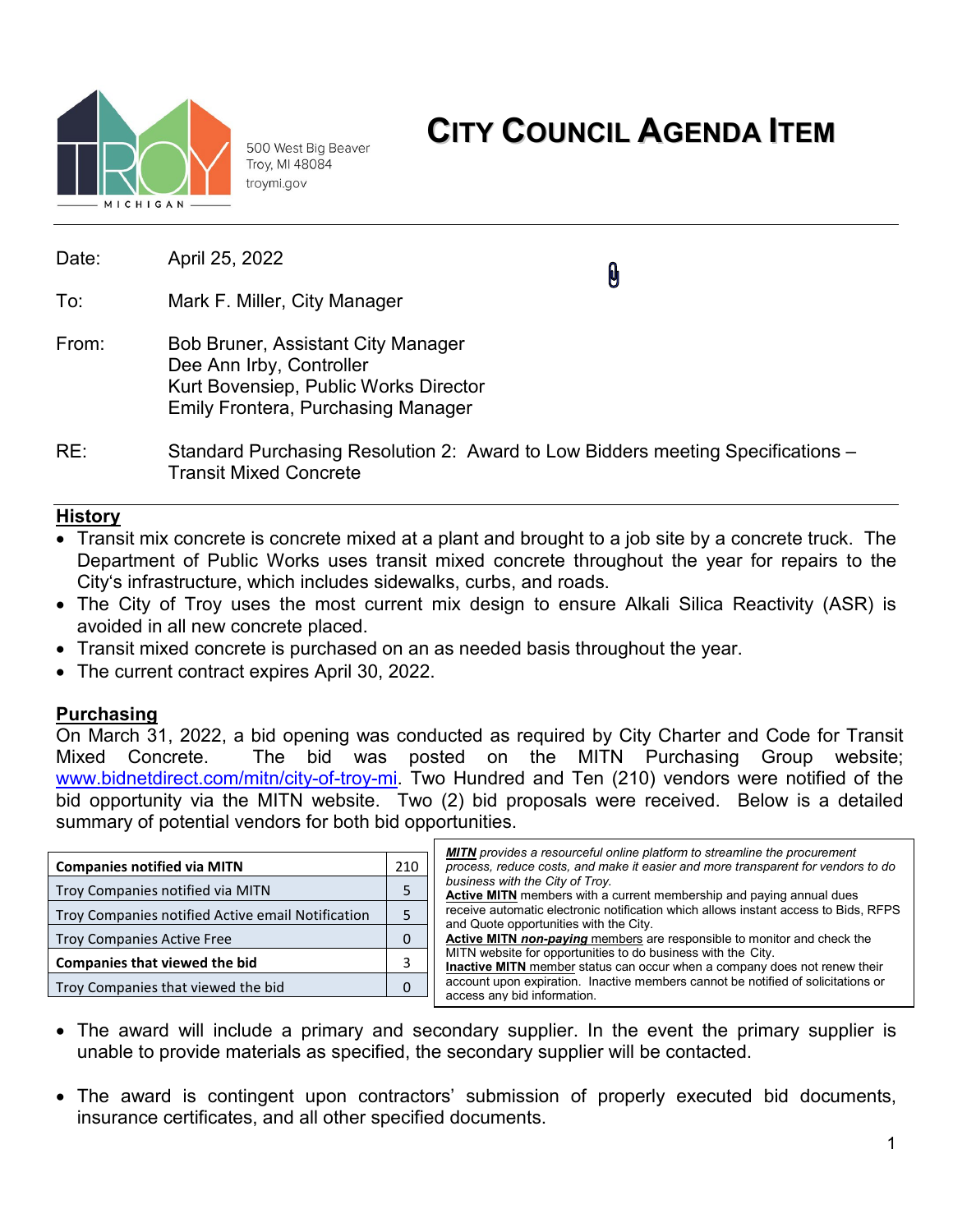

500 West Big Beaver Troy, MI 48084 troymi.gov

# **CITY COUNCIL AGENDA ITEM**

### **Financial**

Funds are budgeted and available in the General Fund under the Public Works Department operating budgets for the Streets, Water, and Parks Divisions.

#### **Recommendation**

City management recommends awarding a one (1) year contract to provide Transit Mixed Concrete with an option to renew for one (1) additional year to the low bidder *Superior Materials, LLC of Farmington Hills, MI* as the primary supplier and *Protocon RM of Sterling Heights, MI as the secondary supplier* as per the unit prices listed in the attached bid tabulation opened March 31, 2022; to be ordered on as needed basis; contracts expiring April 30, 2024.